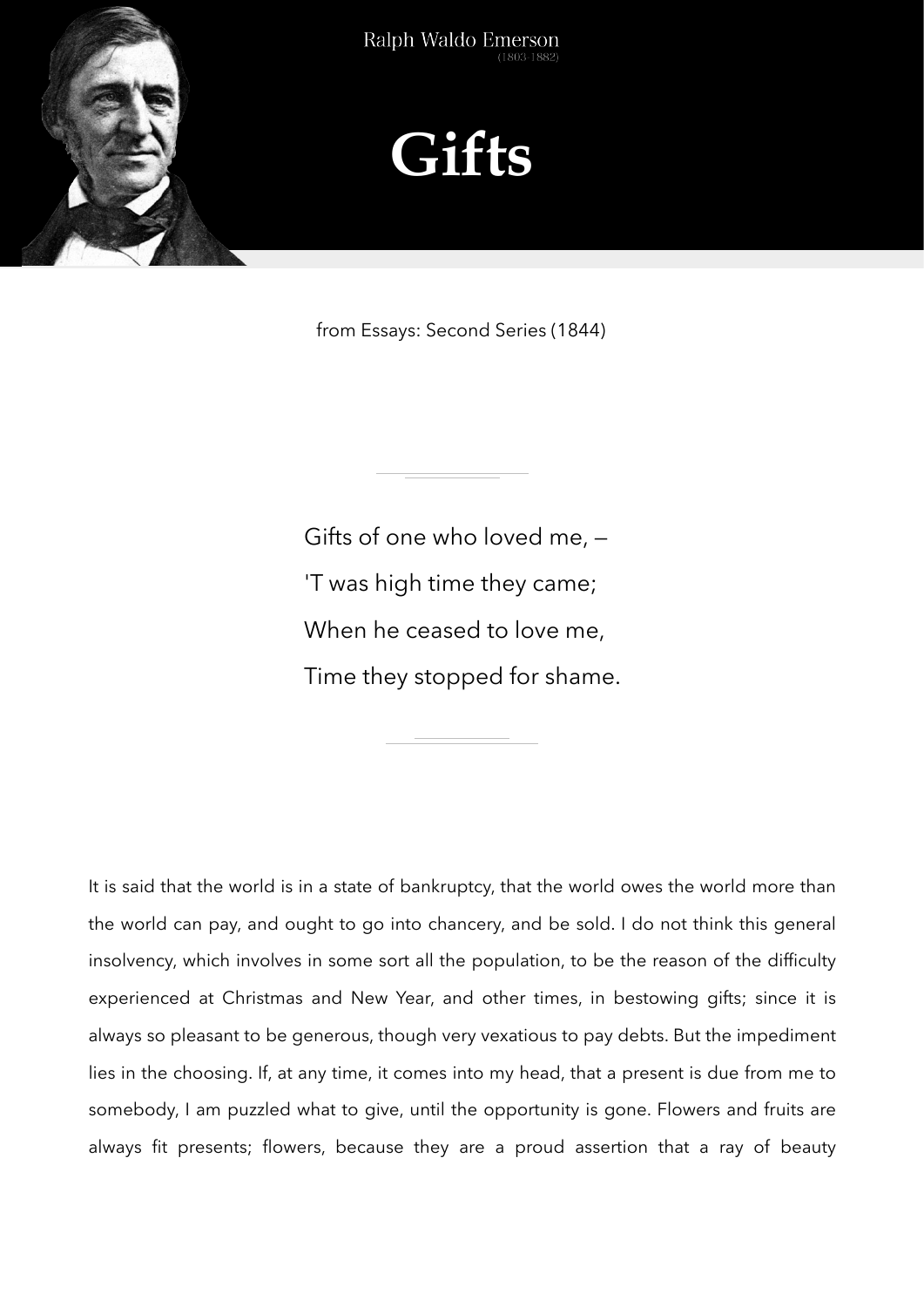outvalues all the utilities of the world. These gay natures contrast with the somewhat stern countenance of ordinary nature: they are like music heard out of a work-house. Nature does not cocker us: we are children, not pets: she is not fond: everything is dealt to us without fear or favor, after severe universal laws. Yet these delicate flowers look like the frolic and interference of love and beauty. Men use to tell us that we love flattery, even though we are not deceived by it, because it shows that we are of importance enough to be courted. Something like that pleasure, the flowers give us: what am I to whom these sweet hints are addressed? Fruits are acceptable gifts, because they are the flower of commodities, and admit of fantastic values being attached to them. If a man should send to me to come a hundred miles to visit him, and should set before me a basket of fine summerfruit, I should think there was some proportion between the labor and the reward.

For common gifts, necessity makes pertinences and beauty every day, and one is glad when an imperative leaves him no option, since if the man at the door have no shoes, you have not to consider whether you could procure him a paint-box. And as it is always pleasing to see a man eat bread, or drink water, in the house or out of doors, so it is always a great satisfaction to supply these first wants. Necessity does everything well. In our condition of universal dependence, it seems heroic to let the petitioner be the judge of his necessity, and to give all that is asked, though at great inconvenience. If it be a fantastic desire, it is better to leave to others the office of punishing him. I can think of many parts I should prefer playing to that of the Furies. Next to things of necessity, the rule for a gift, which one of my friends prescribed, is, that we might convey to some person that which properly belonged to his character, and was easily associated with him in thought. But our tokens of compliment and love are for the most part barbarous. Rings and other jewels are not gifts, but apologies for gifts. The only gift is a portion of thyself. Thou must bleed for me. Therefore the poet brings his poem; the shepherd, his lamb; the farmer, corn; the miner, a gem; the sailor, coral and shells; the painter, his picture; the girl, a handkerchief of her own sewing. This is right and pleasing, for it restores society in so far to its primary basis, when a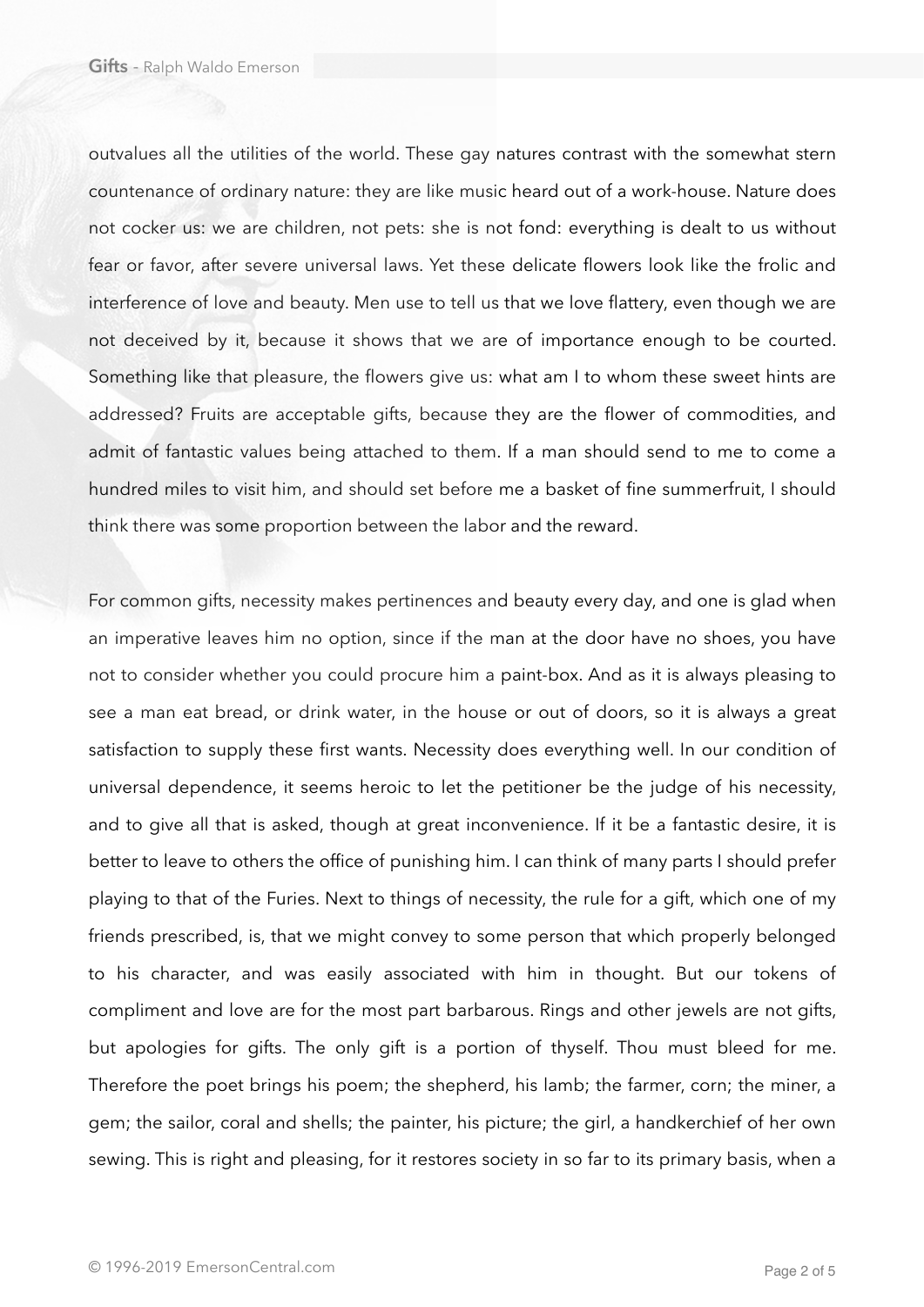man's biography is conveyed in his gift, and every man's wealth is an index of his merit. But it is a cold, lifeless business when you go to the shops to buy me something, which does not represent your life and talent, but a goldsmith's. This is fit for kings, and rich men who represent kings, and a false state of property, to make presents of gold and silver stuffs, as a kind of symbolical sin-offering, or payment of black-mail.

The law of benefits is a difficult channel, which requires careful sailing, or rude boats. It is not the office of a man to receive gifts. How dare you give them? We wish to be self-sustained. We do not quite forgive a giver. The hand that feeds us is in some danger of being bitten. We can receive anything from love, for that is a way of receiving it from ourselves; but not from any one who assumes to bestow. We sometimes hate the meat which we eat, because there seems something of degrading dependence in living by it.

## "Brother, if Jove to thee a present make, Take heed that from his hands thou nothing take."

We ask the whole. Nothing less will content us. We arraign society, if it do not give us besides earth, and fire, and water, opportunity, love, reverence, and objects of veneration.

He is a good man, who can receive a gift well. We are either glad or sorry at a gift, and both emotions are unbecoming. Some violence, I think, is done, some degradation borne, when I rejoice or grieve at a gift. I am sorry when my independence is invaded, or when a gift comes from such as do not know my spirit, and so the act is not supported; and if the gift pleases me overmuch, then I should be ashamed that the donor should read my heart, and see that I love his commodity, and not him. The gift, to be true, must be the flowing of the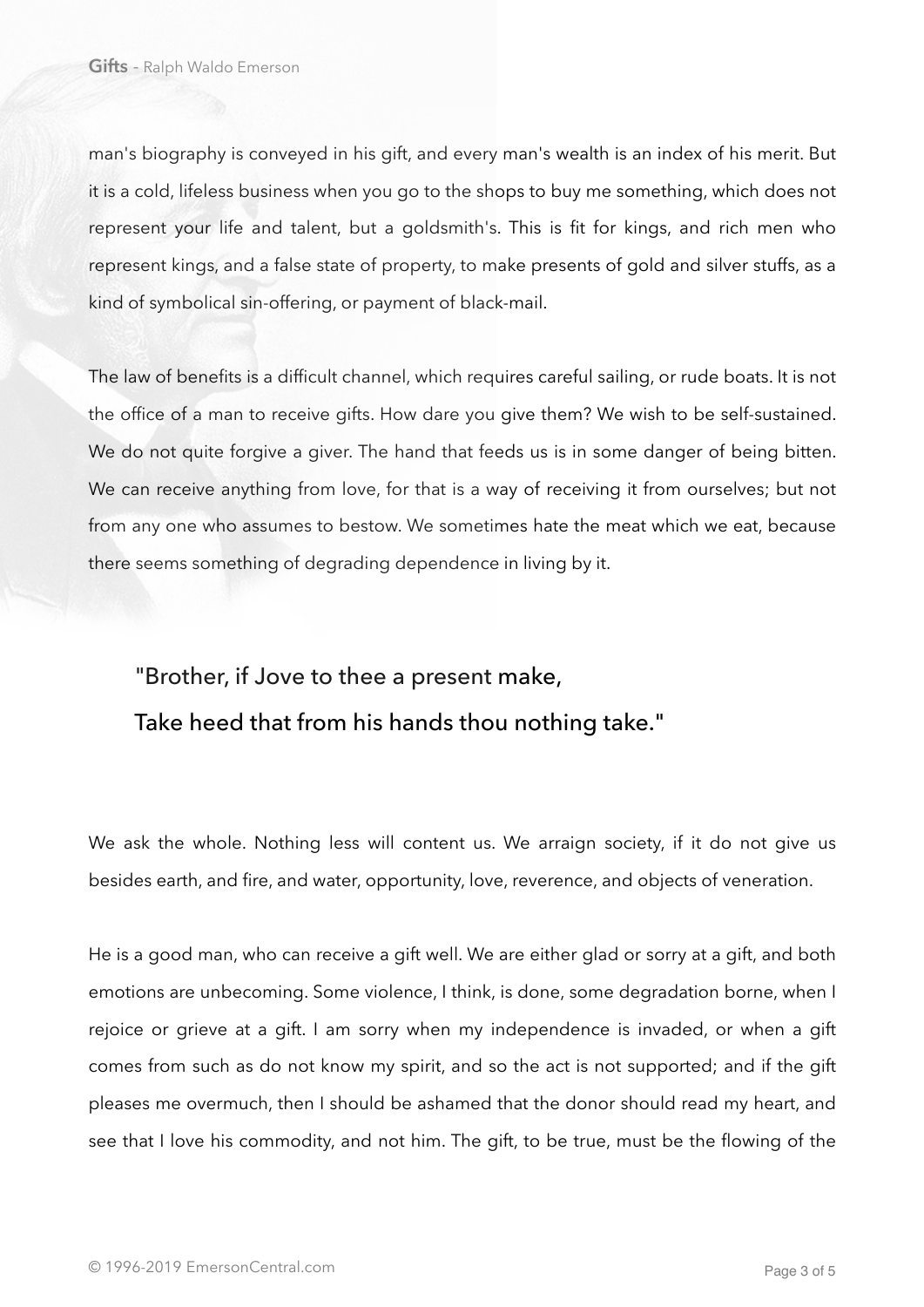giver unto me, correspondent to my flowing unto him. When the waters are at level, then my goods pass to him, and his to me. All his are mine, all mine his. I say to him, How can you give me this pot of oil, or this flagon of wine, when all your oil and wine is mine, which belief of mine this gift seems to deny? Hence the fitness of beautiful, not useful things for gifts. This giving is flat usurpation, and therefore when the beneficiary is ungrateful, as all beneficiaries hate all Timons, not at all considering the value of the gift, but looking back to the greater store it was taken from, I rather sympathize with the beneficiary, than with the anger of my lord Timon. For, the expectation of gratitude is mean, and is continually punished by the total insensibility of the obliged person. It is a great happiness to get off without injury and heart-burning, from one who has had the ill luck to be served by you. It is a very onerous business, this of being served, and the debtor naturally wishes to give you a slap. A golden text for these gentlemen is that which I so admire in the Buddhist, who never thanks, and who says, "Do not flatter your benefactors."

The reason of these discords I conceive to be, that there is no commensurability between a man and any gift. You cannot give anything to a magnanimous person. After you have served him, he at once puts you in debt by his magnanimity. The service a man renders his friend is trivial and selfish, compared with the service he knows his friend stood in readiness to yield him, alike before he had begun to serve his friend, and now also. Compared with that good-will I bear my friend, the benefit it is in my power to render him seems small. Besides, our action on each other, good as well as evil, is so incidental and at random, that we can seldom hear the acknowledgments of any person who would thank us for a benefit, without some shame and humiliation. We can rarely strike a direct stroke, but must be content with an oblique one; we seldom have the satisfaction of yielding a direct benefit, which is directly received. But rectitude scatters favors on every side without knowing it, and receives with wonder the thanks of all people.